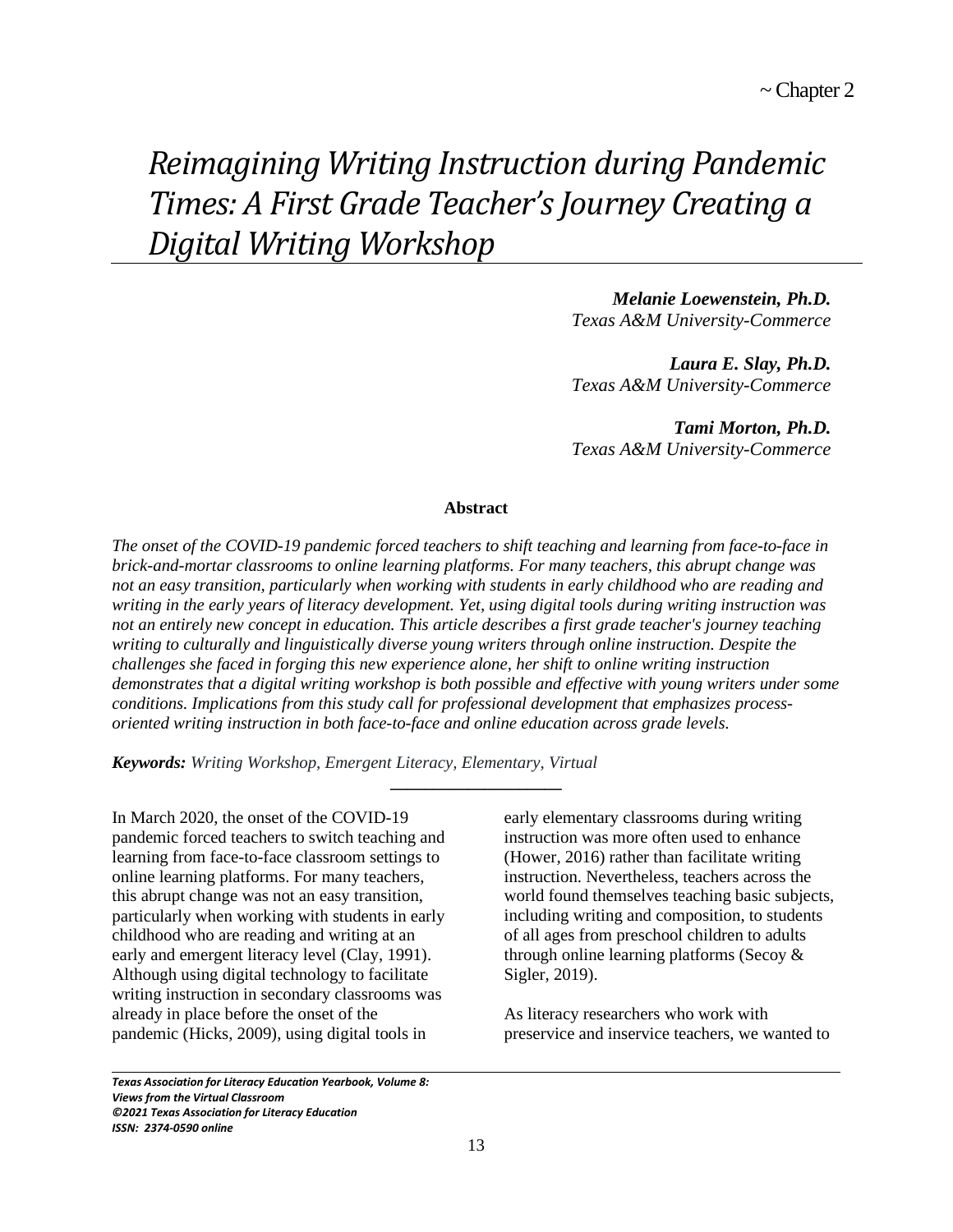know how teachers were making this transition to teaching writing online. This article describes one teacher's journey shifting her first grade classroom in a lower socioeconomic suburban school district to fully online instruction. We begin by discussing the context of digital writing instruction and effective writing workshop practices in elementary school. Then we present Sarah, who agreed to share her journey with us. She shared both successes and challenges that she experienced reimagining her writing workshop in a digital environment, including parents' expanded roles in her online classroom. Sarah's experience in implementing the writing workshop online revealed the juxtaposition of technology as a limiting, yet empowering tool for teaching young children.

#### **The Digital Writing Workshop**

In the wake of new understandings about reading and writing in the digital age, new definitions for literacy emerged, including new and multiple literacies (Lankshear & Knobel, 2003). Internet-based technologies inspired teachers to incorporate technology into their teaching, particularly as Web 2.0 brought social networking to classroom literacy instruction across grade levels. At the secondary level, Hicks (2009) introduced the digital writing workshop which incorporates digital technology in a student-centered writing workshop approach. This framework encourages authentic and participatory writing experiences and includes choice, inquiry, conferring, author's craft, publishing, and assessment as pillars of the workshop approach.

Since then, elementary teachers with computers and Internet access in their classrooms have begun using digital tools and apps to enhance their writing instruction. For example, they may use digital apps and platforms, such as Haiku Deck (Haiku Deck, 2019), Buncee (Buncee, 2020), and Adobe Spark (Adobe, 2021), to encourage digital storytelling and Daisy the Dinosaur (Hopscotch Technologies, 2016) or

ScratchJr (Tufts University, 2014) to encourage multimodal compositions (Pytash et al., 2016). Technology-enhanced writing instruction has typically occurred in face-to-face, brick-andmortar settings where access to computers in the classroom provides students with opportunities to publish their writing or to research their topics. However, according to the "Common Sense Census: Inside the 21st Century Classroom" (Vega & Robb, 2019), "Eight out of 10 U.S. K–12 teachers had either 1-to-1 access or shared computing devices in their classrooms (82 percent)" (p. 29). This suggests that nearly 20% of teachers did not have the technology necessary to teach writing or potentially any other subject in face-to-face classrooms. The onset of the pandemic amplified the digital divide as teachers were forced to teach all subjects through online learning platforms. In 2020, using technology to teach writing became an educational necessity (Downey, 2021).

When Hicks (2009) wrote *The Digital Writing Workshop*, the context for his book was face-toface classroom instruction. The idea that a world health crisis would push reading and writing instruction to distance learning platforms was not anticipated. The crisis of the COVID-19 pandemic has forced digital writing instruction to evolve more rapidly, this time with digital apps and learning management systems as the medium of instruction. For many teachers, this rapid transition to remote and online schooling has been challenging; yet, some teachers aimed to replicate effective writing pedagogy based on the theoretical foundations of a student-centered, process-oriented writing workshop (Nunnery et al., 2021) which includes choice about writing topics, deep dives into craft lessons, writing conferences, and publishing in the culture of a rich literacy learning community. In fact, the writing workshop approach has been a foundational practice for teaching writing across many elementary writing classrooms, including those with students in early childhood for more than 30 years (Calkins, 1986; 1994; 2008; Graves, 1983; 1994).

*Texas Association for Literacy Education Yearbook, Volume 8: Views from the Virtual Classroom ©2021 Texas Association for Literacy Education ISSN: 2374-0590 online*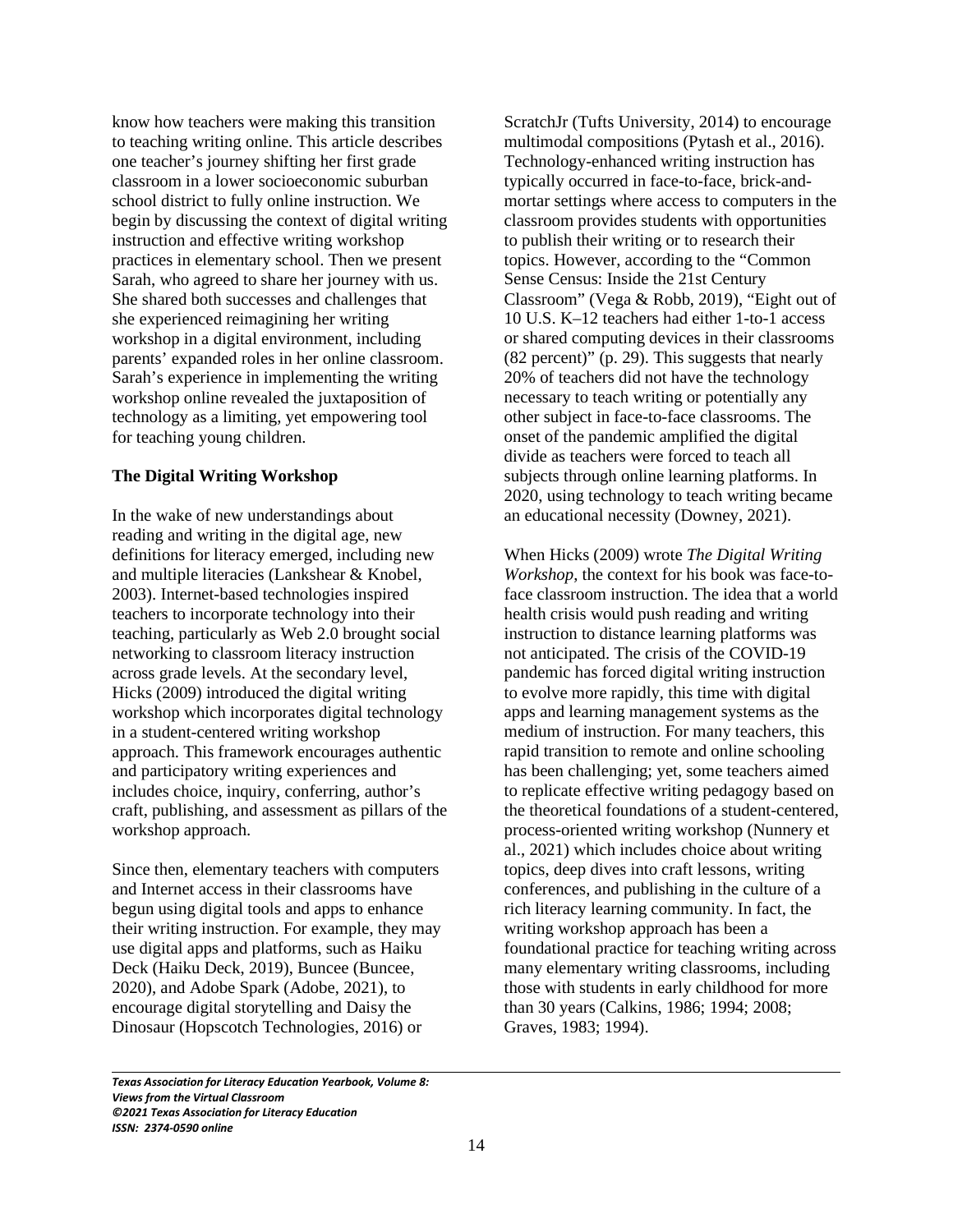# **Beginning Writers and the Writing Workshop**

A young writer's journey begins when ideas are random marks or scribbles on a page (Ray & Glover, 2008). In school, these beginning writers become more aware of the purposes for writing, and through their teacher's influence they learn that they are in fact writers. Over time, they become skilled in both the writing process and writing conventions. Describing writing instruction and development, Fletcher and Portalupi (2001) propose that "writing is not just one skill, but a bundle of skills that includes sequencing, spelling, rereading, and supporting big ideas with examples" (p.1). In the writing workshop, young children learn to write about ordinary things, including their everyday lives (Graves, 1994) and exceptional moments. They learn to capture their ideas to make them both visible and permanent through drawing and writing, while cultivating an understanding of story. They learn how to organize and develop information gathered from personal experiences and learned facts. Working in their zone of proximal development (Vygotsky, 1978), children write "under adult guidance or in collaboration with more capable peers" (p. 86). For example, in the classroom, teachers model the writing process by writing in front of their students, demonstrating what it means to be a writer. Acting as guides, these teachers show children ways to transform their thinking into visual representations that others can listen to and read (Fletcher & Portalupi, 2001).

In a writing workshop, teachers typically begin writing instruction with a mini-lesson to teach tools and strategies young writers can use in their writing (Fletcher & Portalupi, 2001; Shubitz & Dorfman, 2019). Students are taught the stages of the writing process (prewriting, drafting, revising, editing, and publishing) while simultaneously learning to transform ideas and experiences into stories about themselves and other meaningful parts of their world. In the

prewriting stage, beginning writers often plan their ideas by thinking aloud. Donald Graves (1983) refers to this process as rehearsal, as students explain their thinking aloud to an adult or a partner. Additionally, in order to develop their assigned or self-selected topics, teachers model brainstorming techniques for adding details to their stories. They teach students to use webbing, sketching, and listing to organize their ideas and make their thinking visible (Spandel, 2013). Teachers usher young writers through a process that is both sequential and recursive as they move from prewriting to drafting, through revising and editing, and toward publishing their unique masterpieces.

Under the watchful eye of their teacher, beginning writers create books and other developmentally appropriate and functional forms of writing before tackling traditional academic writing, such as essays and reports (Ray & Glover, 2008). They write letters to Santa, create menus, invitations, or recipes as well as create books about their personal experiences, imaginary characters, and topics of interest. Teachers monitor their development in small group and individual writing conferences.

During the writing workshop, teachers use conversation in the context of literature and authentic writing experiences to teach writing skills and model what it means to be a writer (Ray & Glover, 2008). They discuss literature, writing, and the work that writers do in small groups, orienting children to think and talk like members of the literacy club (Ray & Glover, 2008; Smith, 1988). In small group and individual writing conferences, teachers tailor suggestions about students' writing around their unique strengths and needs (Fletcher & Portalupi, 2001) to support them in their zone of proximal development (Vygotsky, 1978) and to move them toward becoming independent and proficient writers.

The writing workshop ends with a time for sharing to celebrate the writers and showcase

*Texas Association for Literacy Education Yearbook, Volume 8: Views from the Virtual Classroom ©2021 Texas Association for Literacy Education ISSN: 2374-0590 online*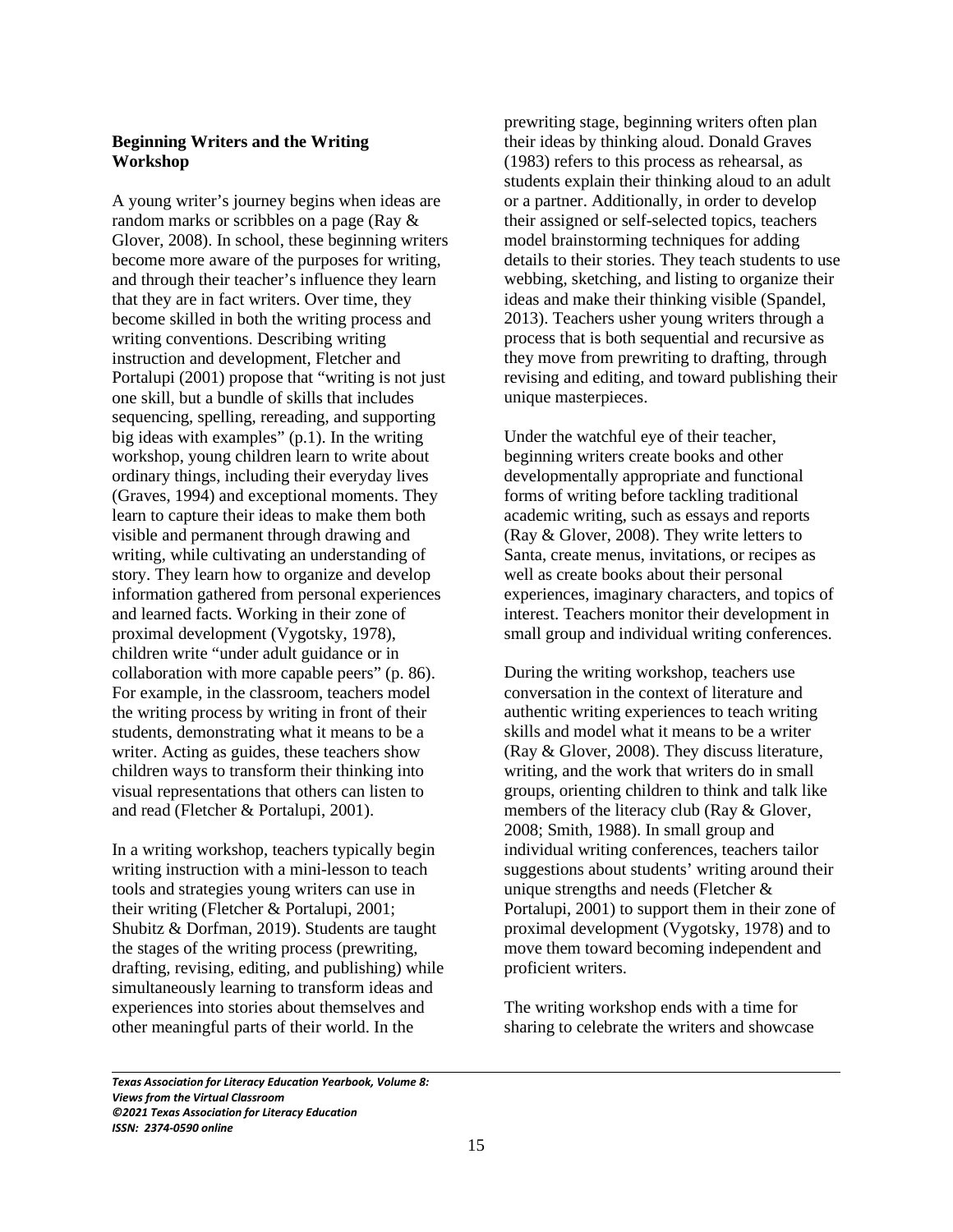their work. As these beginning authors grow within the context of writing in school and mature in age and skill, they learn to tell and compose more sophisticated stories. They learn how to present their messages in more conventional and more advanced ways. The writing workshop environment may vary slightly from classroom to classroom, but the essential aim of strategically scaffolding students' movement through the writing process is often the same. When integrating technology into the writing workshop, teachers use it to support writing instruction in a variety of ways (Lacina, 2003).

#### **Technology and Traditional Writing Workshop with Beginning Writers**

In the early grades, students often use technology as a tool to enhance their writing at various stages of the writing process and to produce writing in more creative formats (Hower, 2016). Students use technology to research and to represent their ideas with digital images and videos that support their thinking. Teachers also use technology to provide students with feedback using the comment capabilities within shared applications, such as Google Docs (Google, 2021) or Seesaw (Seesaw, 2021). Using technology with learners is not uncommon in districts equipped with computers in the classroom (Braverman, 2016); however, at the beginning of the COVID-19 crisis, many teachers were ill-equipped to transition from using technology as an enhancement tool to using it as the medium for delivering instruction (Schwartz, 2020). For many teachers already grappling with ways to use technology effectively in the face-to-face classroom, finding engaging ways to reach young learners in cyberspace (Schwartz, 2020; 2021) pushed them to become creative and resourceful. Some teachers, like the teacher in our study, even found themselves learning new strategies and tools to teach writing.

**The Shift**

 $\overline{\phantom{0}}$ 

With the abrupt transition to online literacy instruction, classroom walls suddenly changed, giving way to cyber walls across grade levels. As literacy researchers, we were curious about how teachers taught writing through distance learning. We wanted to know how teachers engaged students in the writing process remotely during the crisis of COVID-19. In addition, we wanted to know how teachers implemented the writing workshop with young writers in an online environment. We were also interested in finding ways to support teachers in their work to teach beginning writers online.

 In October 2020, in our quest to understand and support elementary educators, we met Sarah, a first grade teacher who elected to teach online when no other first grade teachers at her school volunteered. As a teacher with six years of experience teaching fifth and first grades, Sarah accepted this challenge. She explained that she liked technology and wasn't afraid to try new things but felt somewhat alone in this journey to teach first grade completely online.

Sarah's online classroom of 25 students was similar to her previous face-to-face classroom where she maintained a routine in which all subjects were scheduled at specific times. During the six hour school-day, her selfcontained online class met live through Google Meet (Google, 2017), a video-conferencing app, for whole group, small group, and individual instruction. Although Sarah's students had access to several digital tools at home that they learned to use with relative ease, including a camera and microphone, she required parents or guardians to be available to troubleshoot technology glitches.

Our conversation with Sarah provided insight into the ways teachers of young children are implementing writing instruction online. While Sarah's teaching practices may or may not reflect the practices of colleagues placed in a similar situation, Sarah's experience reminds us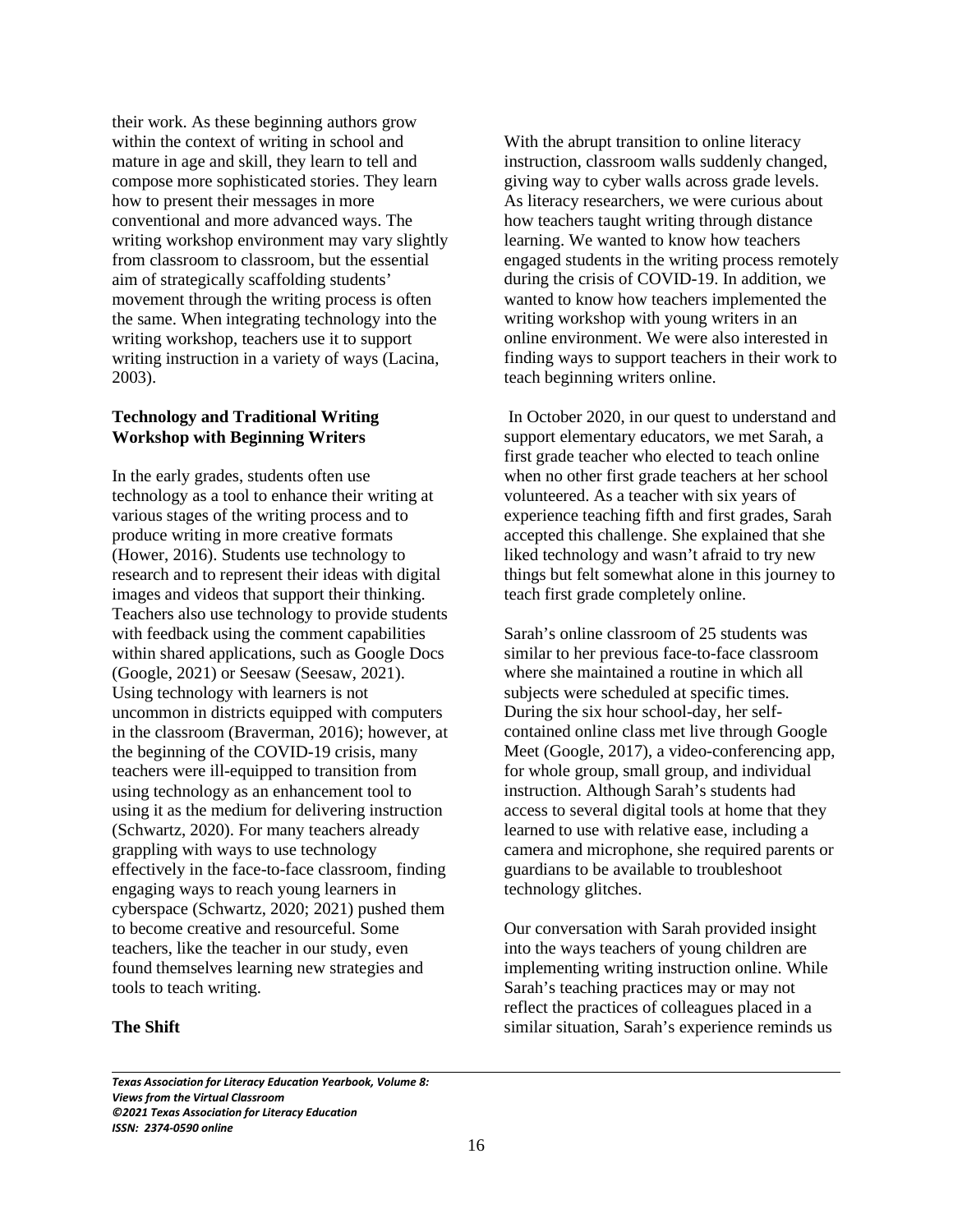of the thoughtful and intentional decisions that many teachers are making in an effort to create effective online literacy environments. As we listened to her describe her new instructional reality, we reimagined the writing workshop online as both possible and empowering despite certain limitations.

# **Reimagining the Writing Workshop in a Digital Environment**

Sarah applied her prior knowledge about using a writing workshop approach in the face-to-face classroom to influence the type of writing environment she sought to create for her online setting. She told us that "It's different; however, we try to keep it very similar to my face-to-face classroom." She included whole group minilessons, small group guided instruction, and writing conferences to develop young writers through the stages of the writing process, including prewriting, drafting, revising, editing, and publishing.

She began the school year similarly to her colleagues who were teaching in face-to-face classrooms by orienting students to the new writing environment. However, while her colleagues assigned students in-class writing folders to store their drafts, and taught them where to find the papers, pencils, and other tools needed for independence during the classroom workshop, Sarah supported her students' independence by teaching them to use digital tools such as the camera feature and other illustration tools embedded in the Seesaw (2021) digital platform. At the beginning of the school year, Sarah taught her students how to take pictures of their work. She found that "It was very easy for first graders to just click on that camera and take a picture of a paper." After taking pictures of their stories that they created on paper, they uploaded them into the learning management system and received her oral feedback.

Sarah set aside specific time in her schedule to focus on providing students with feedback on their writing. She explained that in her face-toface classroom, "I can just do these conferences, while I'm walking around and I'm looking at the writing." However, in an online classroom, she would have to find larger chunks of time to conference with students. She said, "Here we have to make a whole day of it," because "timing is an issue and then not being able to see the students to provide immediate feedback, right, then and there; that's an issue."

Additionally, Sarah worked with students on their writing goals during individual writing conferences while the rest of the class worked on other assignments online at home, but still under Sarah's watchful gaze. When we asked her how she managed to conduct individual writing conferences while also supervising the whole class online, she explained the need for flexibility: "I don't do all the students all the time." Sometimes she conferred with students in small skill groups instead of individually. She added, "If I feel like five students are on punctuation, and they are not doing punctuation, then I would pull five of them, and I would meet with them, or I will just do it during guided reading time."

Effective management of any writing workshop, whether it is in a face-to-face classroom or an online environment, requires routine (Shubitz & Dorfman, 2019). We wondered what a writing workshop routine looked like in Sarah's online classroom and how she managed to engage first graders' attention online for an entire school day. She replied, "Oh, well, they have a schedule. So we have whole group meetings and then we have small group meetings." During the whole group meeting, Sara taught and demonstrated a skill using a digital whiteboard feature in Seesaw. Although writing workshop teachers already balance routine and flexibility, Sarah found that shifting her writing workshop online forced her to make more spontaneous decisions than normal so that she could meet the

*Texas Association for Literacy Education Yearbook, Volume 8: Views from the Virtual Classroom ©2021 Texas Association for Literacy Education ISSN: 2374-0590 online*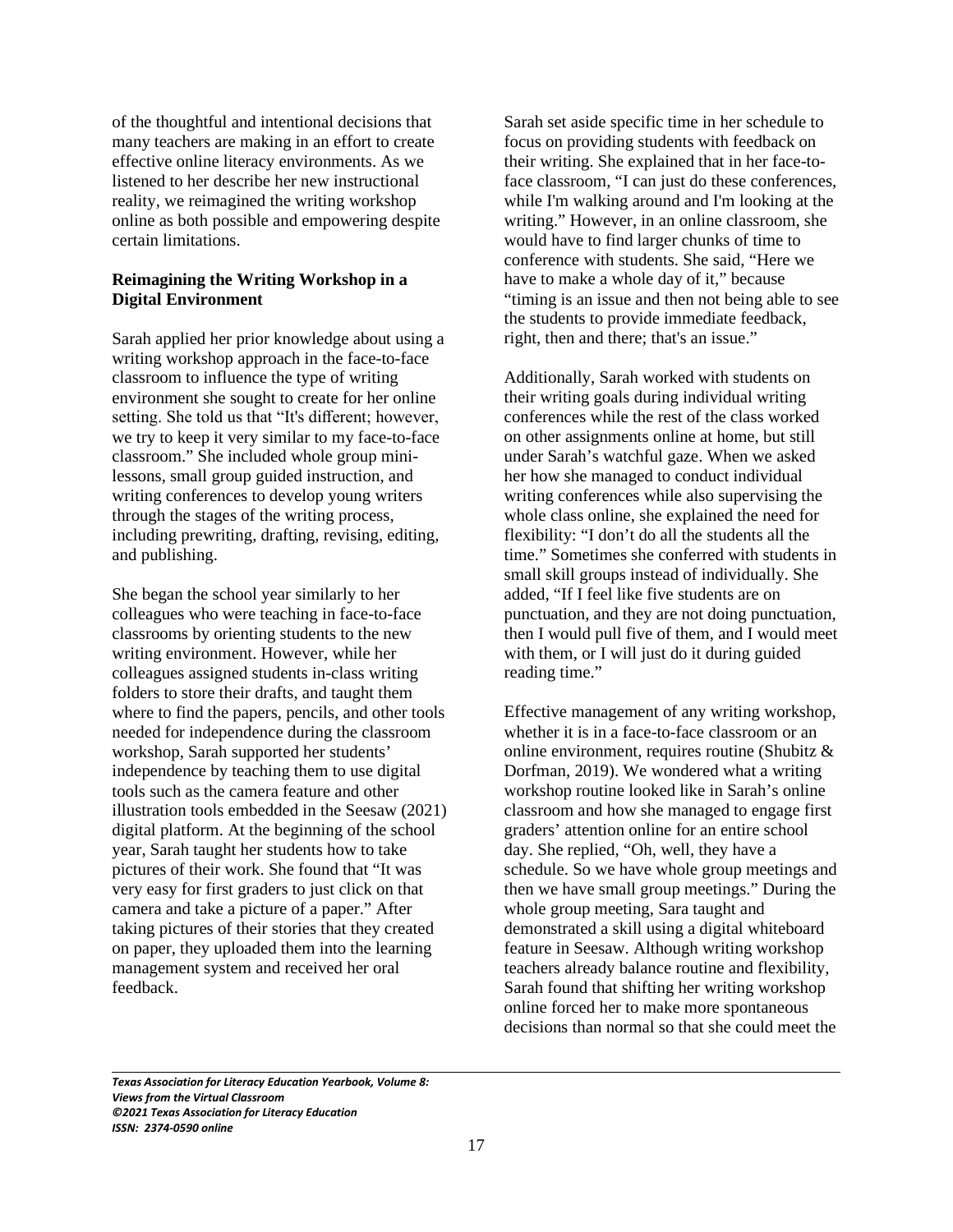needs of her students. She explained, "Just right now I'm doing whatever I feel like, whoever needs it." In both settings, she would hold writing conferences while students worked independently following a whole group skills lesson. She described the routine:

In whole group, I would do a hook, model a little bit of guided [instruction], and then in small group I do the whole guided practice and their independent practice. Then they go to these journals and they work on them and submit them for assessment.

Because Sarah required her students to be visible on camera, she was able to monitor their independent activities while she worked with small groups of students. Instead of rotating through learning centers organized around the classroom, students would complete their independent writing and activities in subject specific digital journals found within the Seesaw platform.

#### *Brainstorming*

 $\overline{\phantom{0}}$ 

When we asked her how she facilitated the writing process online with emerging writers, she replied, "Now the students who I know are emerging writers or are unable to write at all, they create picture books on Book Creator." Sarah offered an example of how she facilitated brainstorming: "They come up with the topic and make a heart map or something to come up with various topics." Much like what happens in a face-to-face classroom, Sarah modeled brainstorming ideas for writing in front of the whole class and during writing conferences. She told us how she brainstormed with students when writing a "How To" piece:

This week we did "How To"- explanatory text where they came up with what they knew how to teach. They came up with a bunch of topics. I talked to them about it. I conferenced with them. We discussed the topics, then they created the illustrations.

They did all of this on paper and took a picture on Seesaw.

## **Drafting and Conferring**

Students in Sarah's first grade classroom were in various stages of writing development. Some students told stories by drawing, others were beginning to shape letters, and some were able to write complete words and sentences. As she did in a face-to-face context, when teaching online she also guided students through the drafting process by conferring with them oneon-one. She explained that the process of helping students communicate their stories in their first drafts online was much like what she would have done in her face-to-face classroom, with the exception of taking pictures to submit assignments. Sarah recounted, "Then they go on to writing the draft. They do the same thing, writing on paper, taking a picture, sending it in. Then I offer them some suggestions."

Sarah offered suggestions through oral feedback that she recorded for students to listen to during independent work time. She stated, "I can write comments and I can even record myself, giving them a comment on audio, so they can listen to the comments and know what to fix, what I like, and what they need to work on."

## *Editing and Revising*

Sarah taught her students to revise and edit their writing during mini-lessons and in small group conferences which focused on letter formation, spelling, and conventions. She recognized that younger students working online needed to revise by using traditional paper and pencil methods rather than by typing or using a digital trackpad. She shared this example:

I asked them to use color markers, crayons, just the way we do in the classroom. It's to just kind of show where they edited, what they did, how they revised; what they added. They use those paper strips. They staple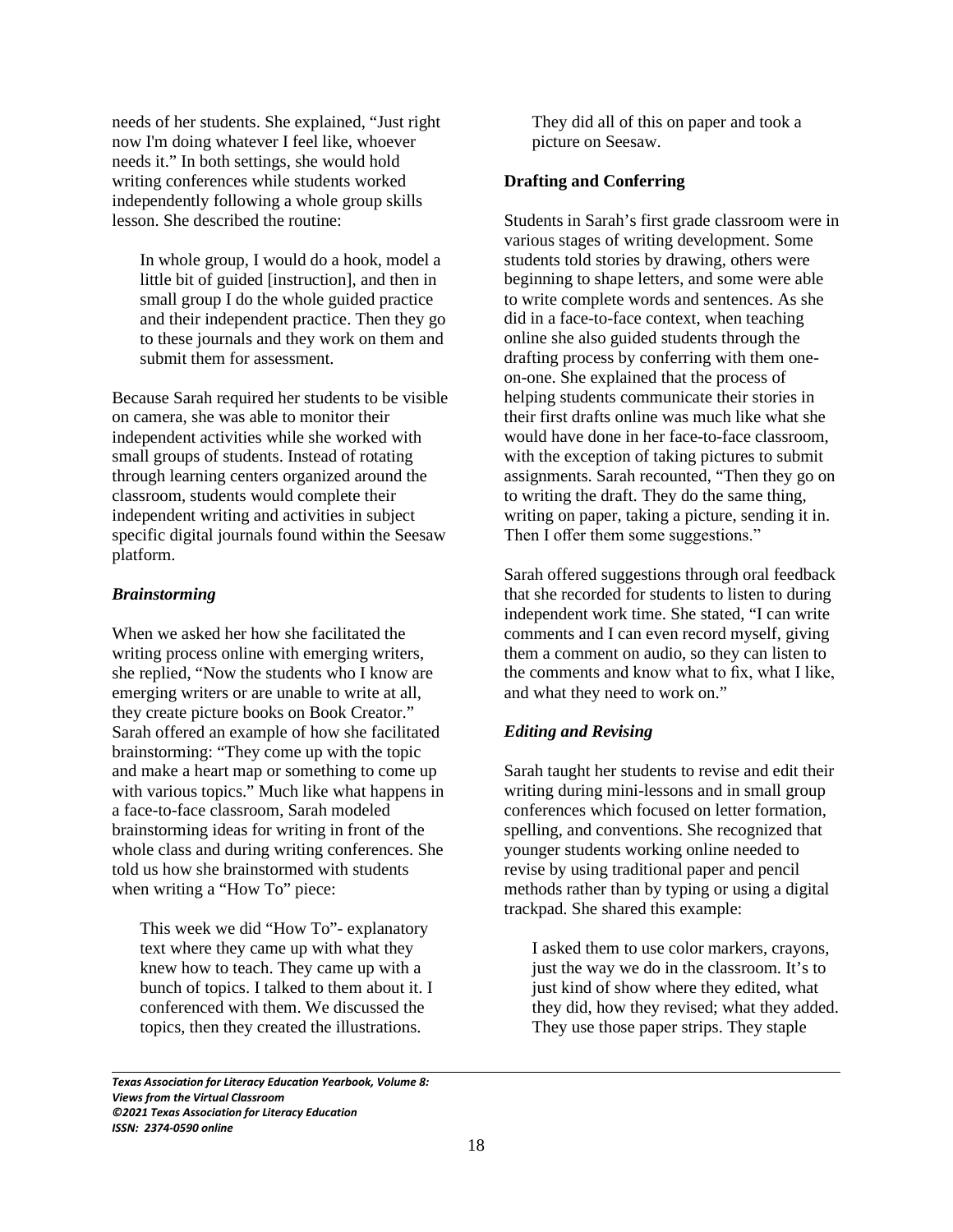them together to show where they added a new sentence, take a picture on the Internet and then they type that on Book Creator.

Sarah recognized that many of her students were still developing fine motor skills, learning the alphabet, and basic sight words. Therefore, she also asked her students to use pencils and crayons to form letters and compose grammatical approximations, which she described as follows: "We're working on punctuation and uppercase letters right now. And depending on the writing, that's how I teach them." Thus, Sarah led her students through the editing and revising process according to their individual academic needs. She found teaching emergent writing skills online with digital tools challenging; therefore, she had to innovate. "We have to make everything ourselves and we need time," she explained when referring to the individual journals she created for students to use in SeeSaw. Although she knew that resources exist online, she didn't have enough time to research and develop them herself which is why she used traditional paper and pencil methods to teach editing and revising.

Essentially, Sarah blended technologies to teach editing and revising. She taught her students what it means to edit and revise by using the tactile tools offered by movable paper strips to move and add sentences in their writing. She could assess their process through the pictures her students submitted of their work, and then offered them the opportunity to publish their revised work digitally.

## *Publishing and Sharing*

 $\overline{\phantom{0}}$ 

After conferring with students about their writing, Sarah helped her students navigate websites and other digital resources to publish their work. In particular, she used Book Creator (Tools for Schools, 2020), a social platform that stores student creations in a library and facilitates an online version of the author's chair (Graves & Hansen, 1983). Sarah pointed to a

Seesaw (2021) screen on her computer to show us where her students posted their final products, explaining that "They can do a lot of things. They can make comic books. They can add images there. They can make a nice book and then everyone in the classroom and whoever I've shared the library with can read those books." Then she described her Friday routine for celebrating her students across all stages of the writing process:

On Fridays I have author's chair where I select random students and display their books on the screen where they read their books. Classmates offer their comments and feedback. Now the students who I know are emerging writers or [who] are unable to write at all create picture books on Book Creator. They just add pictures so that they're included as well.

Sarah used Class Dojo (Class Dojo, 2011) to randomly call on students to take turns reading their books aloud as if they were sitting in a traditional author's chair. The online peers were able to unmute themselves to provide oral feedback to the young author's digital creation. These weekly writing celebrations helped Sarah build the important aspect of community found in her class's "literacy club" (Ray & Glover, 2008; Smith, 1988). She wanted her students to be able to celebrate each other's accomplishments and demonstrate the respect endemic to a writing workshop which promotes sharing written and visual products in front of an audience and receiving peer feedback. Sarah had modeled this process during mini-lessons. She explained that "I have shown them books which are pictures. I talked about books that are out there, that authors write with just pictures, so that way they [students] feel included when they tell their story."

Both Sarah and her students overcame several challenges in this new environment. She blended technologies using traditional paper and pencil methods with digital tools to teach the writing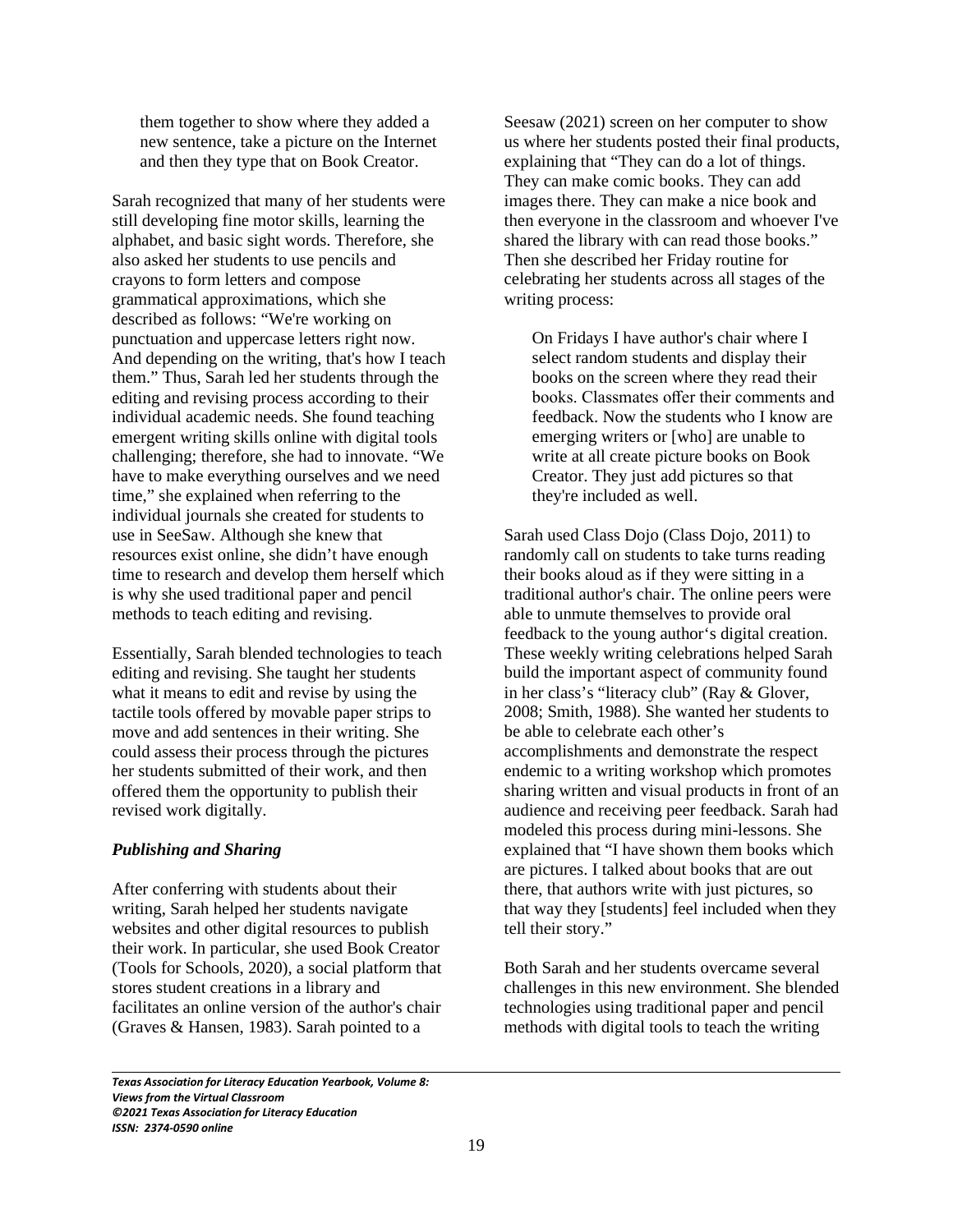process, all the while recognizing the importance of teaching basic skills. To this end, parents became integral members of her classroom community, which she found beneficial yet sometimes challenging.

# **Developing Parent Partnerships: Balancing a Delicate Relationship**

Sarah realized that parents were integral to student success in her classroom; yet sometimes their presence alongside students required delicate handling of parental involvement related to student privacy and reliable assessments. Still, Sarah needed parents to be on hand to manage potential technology issues.

Before beginning instruction, Sarah needed to make sure that parents understood the implications of having an online student who is just in first grade and still learning basic technology and literacy skills. In our interview, she explained, "So we have to really educate parents. That's what I did for the first two or three weeks of school." First grade students need assistance with basic computer skills such as powering on the computer, navigating to the correct site, creating timers for class times, as well as noting schedules for their special cocurricular classes. Additionally, Sarah had to anticipate technology problems her young students might encounter and not know how to resolve by themselves. For example, "What if the Internet's not working or they can't restart computers? They can't troubleshoot that kind of stuff." Therefore the beginning-of-the-year training for parents offered a step-by-step understanding of what the school day entails and where students might need the most support. She also had the adult family members sign a written agreement acknowledging their responsibility to be available at home to provide technology support for their students during the school day. Although she was often able to resolve technology problems directly with students, she said, "I have taught my students to go get their parents in case I need them."

Parental support influenced writing in the online classroom in both positive and negative ways. Sarah mentioned that it was helpful for parents to see how their students were doing independently and where they needed the most assistance. According to Vygotsky (1978), students perform better when they work in their zone of proximal development which usually requires the guidance of someone more capable to guide them during the learning process. In a face-to-face classroom, teachers often call students to the teacher's table to work with them directly and to assess their progress informally. To facilitate this online, Sarah was able to call the names of specific students to work with, while the rest of the class worked independently but still under her supervision. She found it easier to keep her young learners in one large room, rather than to move them into smaller breakout groups, so that she could monitor them working and call their names when she required their attention, just as she would in a face-toface classroom. Essentially, her students became adept at knowing when to tune in to the teacher, and when to focus on their independent work.

The first grade students sometimes needed help at home to navigate the technology when problems arose. Therefore, Sarah depended on parental support to help resolve technology glitches in the event she could not. Parents adopted many roles in the online environment, including the roles of caregiver, tech help, mentor, and teacher at times. Indeed, parental assistance with technology was warranted; however, parental assistance with writing was seen as an obstacle to assessing a student's true writing ability. In our interview, Sarah described a situation where a parent provided too much support. She explained that it was obvious that the student's submitted writing was different from what she had previously produced, resulting in "an assessment that may not be reliable." During the interview, Sarah would refer to students who "can't write." Seeking clarification, we asked her to explain what she

*Texas Association for Literacy Education Yearbook, Volume 8: Views from the Virtual Classroom ©2021 Texas Association for Literacy Education ISSN: 2374-0590 online*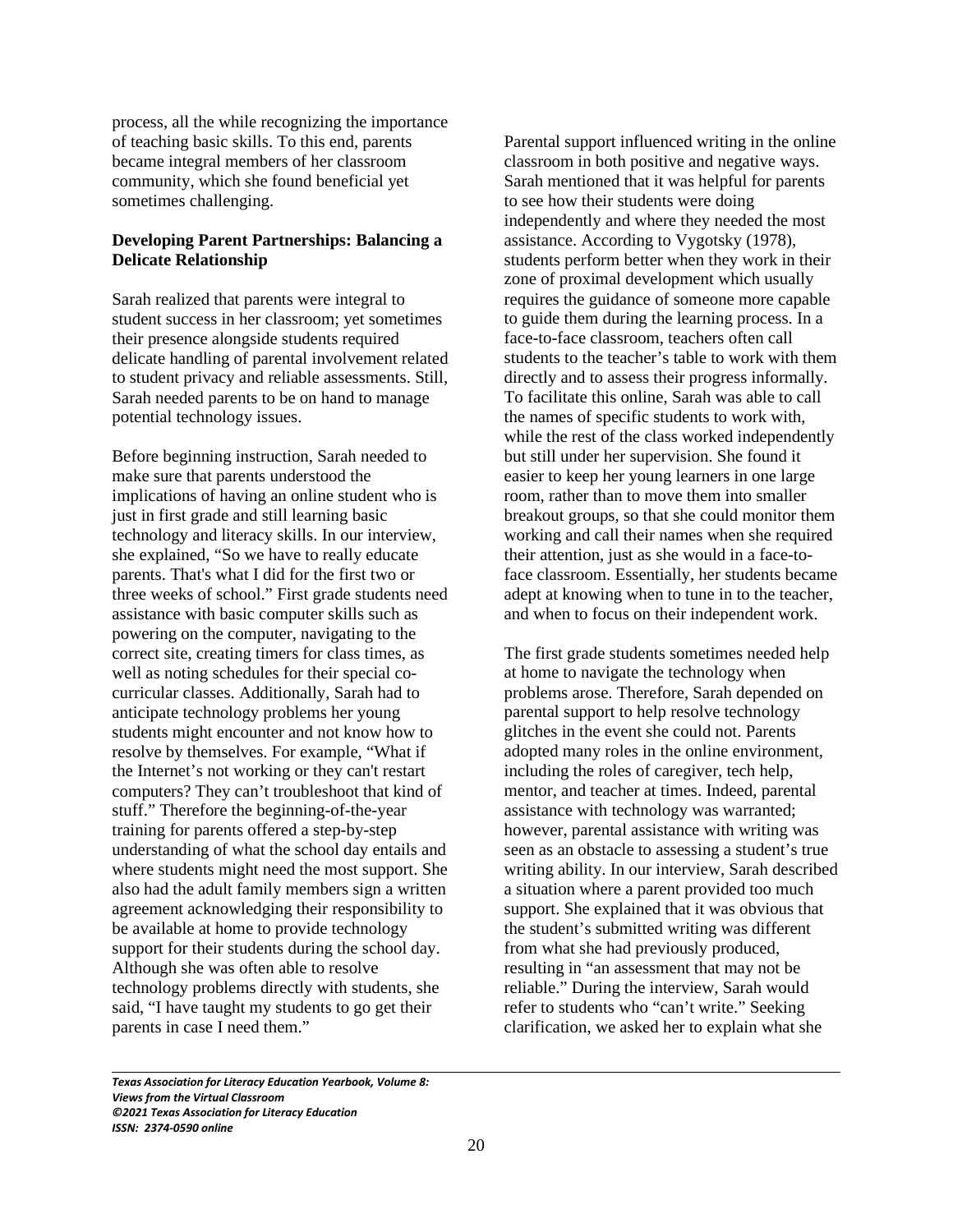meant. She replied, "Well, there's scribbles, but then that's the thing. I don't get those scribbles unless I'm in the small group…that's one issue with assessment because the parents would help the student." Sarah described the different styles of handwriting she had noticed on the student's spelling test which raised doubts about her true writing ability. Sarah confirmed this inconsistency later when working with the student in a small group. Sarah described the situation in this way:

When I finally had her in a small group, all by herself, I asked her to write some words and she just scribbled on the paper and put it in front of the camera. I had a feeling she couldn't write. …[T]he parents are probably making her copy.

Privacy concerns also surfaced as parents were able to observe Sarah teach and interact with students. They noticed when students responded or didn't respond. She described two of her concerns: "I don't really like other parents looking at a student who cannot answer questions and sometimes the parents ask a lot of questions and that interrupts learning." Therefore Sarah realized that she must find ways to minimize parental involvement in order to protect her students' privacy. Our interview with Sarah revealed the need to balance useful intervention and unwarranted interference from parents.

#### **Experiencing the Juxtaposition of Technology: Limiting, Yet Empowering**

Shifting her classroom to an online environment offered Sarah other affordances and limitations as well. Time constraints seemed persistent. She often wished for more time to work with students and find resources to more effectively work with students, stating that "The most important thing that we need right now is time so, resources and time." Teaching online seems to take more time and energy than she might have expended to prepare for face-to-face

teaching. For example, checking-in or conferences take much longer online than in a face-to-face setting, requiring students to be strategically scheduled throughout the day. Nevertheless, digital tools give students more opportunities to be creative. Proudly showcasing her students' digital books, Sarah explained, "So she made this book. I think she's still working on it; so they can add a lot of graphics and things. They can make their cover." In the absence of paper, markers, and crayons, creative digital tools for publishing are required in Sarah's online classroom, whereas they may have been optional in the face-to-face classroom. She explained that "Now the students who I know are emerging writers or [who] are unable to write at all, they create picture books on Book Creator." Thus, students with writing challenges feel a part of the writing community because they are able to incorporate pictures to tell their stories. Digital tools support writers who are still developing the skills and strategies needed to produce text independently (Sylvester & Greenidge, 2009).

## **Self-Learning: Building a New Knowledge and Skill Set**

Sarah's interview revealed a lack of district support and understanding of the complexity of her role as an online first grade teacher. She described many hours of self-learning in her journey to replicate and adapt what she knew to be useful and effective practices from her faceto-face classroom. For example, she created digital learning journals for each of her students, complete with subject-level tabs. Her district provides limited training for using many of these tools, so it was up to her to research ways to best serve her students. Because there was only one online teacher per grade level at her school, she did not have the benefit of collaborating with other team members who teach the same material. Like many teachers, Sarah entered a solo journey with little formal training but an abundance of determination.

*Texas Association for Literacy Education Yearbook, Volume 8: Views from the Virtual Classroom ©2021 Texas Association for Literacy Education ISSN: 2374-0590 online*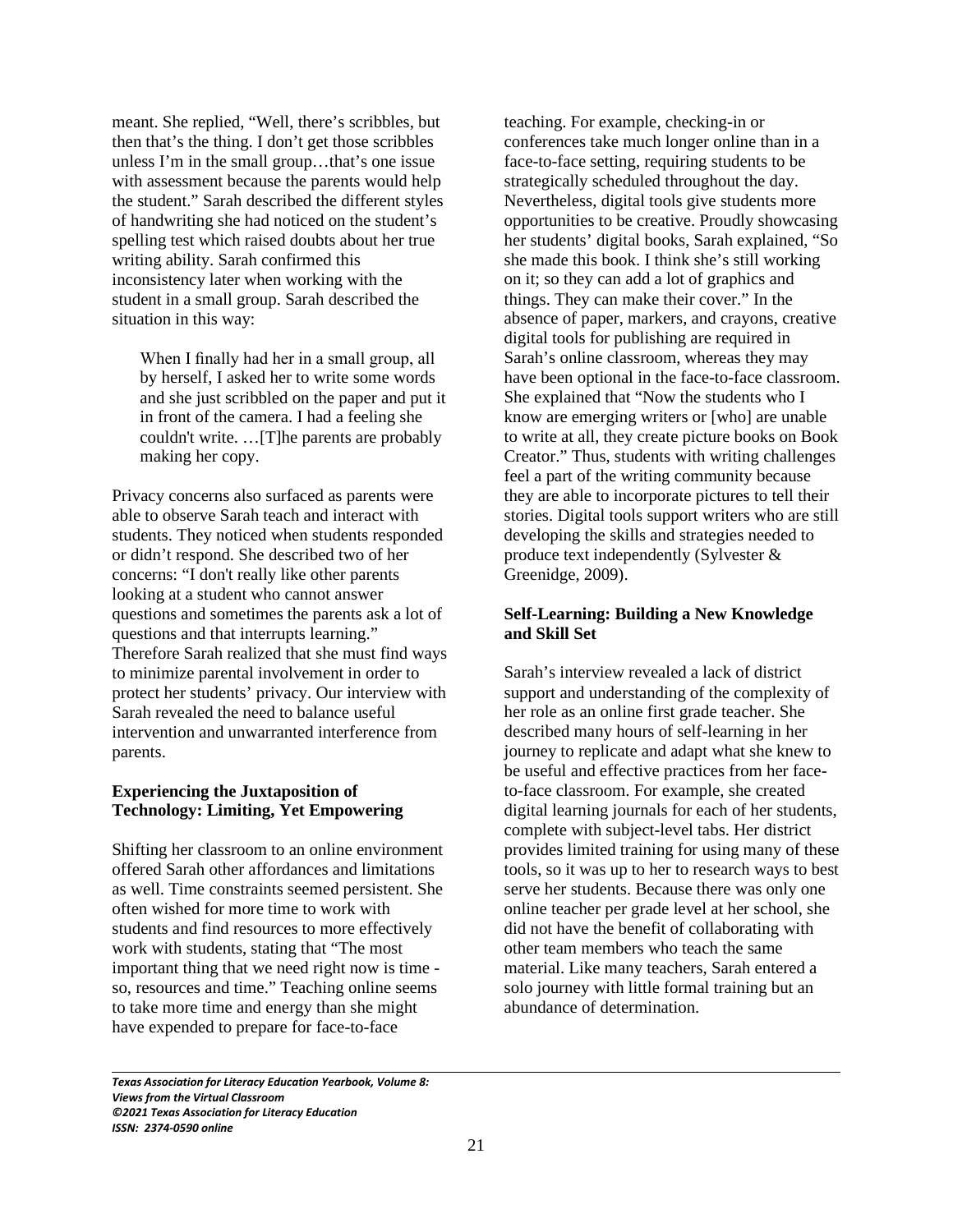## **Now What?**

Thirteen years since Troy Hicks (2009) launched writing teachers on a path of digital writing instruction, writing teachers across grade levels have found technology to be an integral element of their teaching. Although teachers in the elementary grades may have begun using technology apps in additive ways to enhance writing (Hower, 2016) rather than as an integral parts of the writing process, Sarah's online classroom demonstrates the potential for using technology as a means (the writing process) to an end, rather than as the means to completing stages of writing. Sarah's prior experience teaching writing in a workshop approach and her affinity for technology allowed her to shift her writing workshop from a face-to-face classroom to an online setting. Although her journey has not been easy, she showed us that teaching writing online is possible. She ushered her students through the stages of the writing process, including brainstorming, drafting, revising, editing, and publishing. She remained more flexible, spontaneous, and creative than she may have anticipated, suggesting that teaching online may be more time-consuming than face-to-face teaching. Although her school district recommended using certain technology apps and platforms, she spent endless hours finding effective ways to implement them, discovering new tools to meet her students' needs, and training parents on technology and classroom expectations. Historical trends in educational technology suggest that digital technology will continue evolving (Howard & Mozejko, 2015), and the threat of the current surge in the Delta variant of the coronavirus tells us that the pandemic is not yet over (Medical Xpress, 2021). Although the need for schools to resume face-to-face teaching is great (Meckler et al., 2021), the fact that teachers have been able to conduct school online shows us that virtual learning is possible, albeit not ideal for all students (Povich, 2020).

## *Process Matters*

 $\overline{\phantom{0}}$ 

Sarah's experience shifting her first grade writing workshop online shows us that the important thing about teaching writing is the process. Digital tools and apps may facilitate teaching the stages of the writing process. For example, a digital camera and microphone allow two-way communication between teachers and students in both synchronous and asynchronous time. Mini-lessons (i.e., brainstorming, revising, and editing) can be modeled in whole group sessions and reinforced in small group studentteacher conferences while other students work independently on assignments. Students then publish their work using digital tools. However, the essence of effective writing instruction is the ability to usher students through the critical thinking students need to work reflexively (Giles, 2010) through the stages of writing and composition. To this end, community and collaboration are crucial. Sarah collaborated with parents to make her online classroom viable. The strength of the writing workshop approach is that it encourages authentic and participatory writing experiences, including choice, inquiry, conferring, and deep content learning into the author's craft (Robertson et al., 2016). Because writing is complex, explicit attention to the writing process matters (Graves, 1983; Graves 1994). Digital tools may be useful for teaching students to apply the stages of the writing process to accomplish a goal and to document products created along the way; however, it is important to remember Donald Murray's (1972) timeless advice about writing instruction: "we are not teaching a product, we are teaching a process" (p. 1).

# *Virtual Academies and Professional Development*

Today, students across grade levels compose text, revise, edit, and publish using classroom technology devices, including computers and tablets. Now that COVID-19 has pushed teachers and students of all ages online, we know that students, even first graders, can learn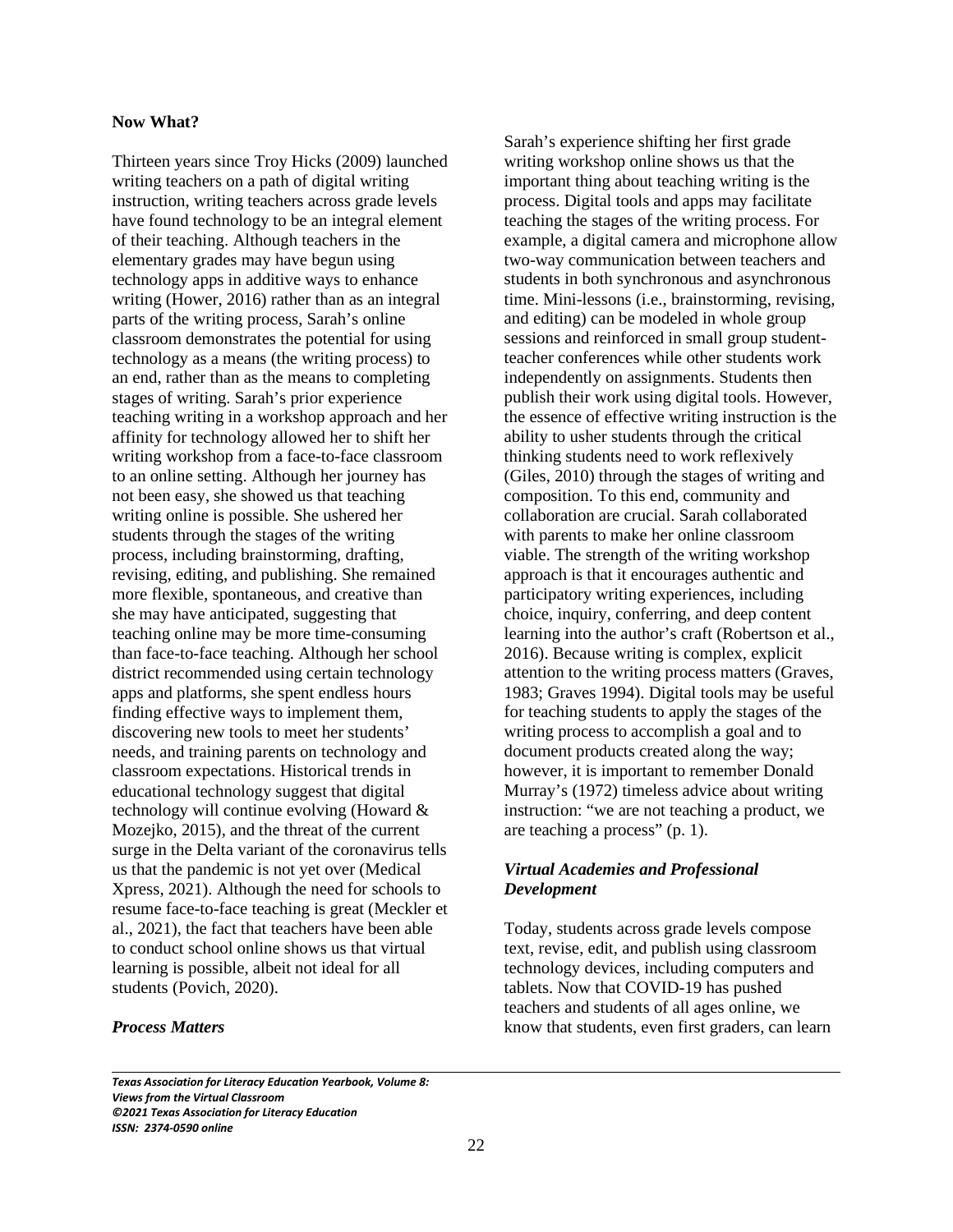to read and write through distance learning. Sarah's experience shows us that writing with digital tools has evolved from being an optional add-on in an early childhood writing workshop to becoming the necessary medium of instruction regardless of age or ability. Given the uncertain future of the pandemic, many school districts are opening virtual learning academies to accommodate students who cannot attend school in person (Paykamian, 2021), and we predict that many teachers will now incorporate more technology they may have learned to use during the pandemic into their teaching when they return to face-to-face classrooms (St. George et al., 2021). This has implications for professional development that should focus on the explicit teaching of strategies that train teachers to work within the parameters of evolving technology without losing sight of the literacy process involved in learning how to read and write.

To this end, Sarah's experience represents the beginning of the journey. In our continuing research, we plan to revisit with her as well as to hear the stories of other online writing teachers to learn more about their evolving experiences, including the achievements of culturally and linguistically diverse students. Social networks are abuzz with rhetoric about closing learning gaps for students, especially students of color, who have fallen behind from inconsistent learning experiences due to distance learning (Reilly, 2020). How can we help teachers adopt the attitude of moving forward instead of remediating potential learning losses from this past year of COVID-19 influenced writing instruction?

## *Lessons Learned: Move Forward; Don't Look Back*

Sarah's experience has taught us that young children can indeed learn to write through online instruction. Regardless of the classroom structure, teachers must work with children in their zone of proximal development (Vygostky, 1978). For teachers who are returning to their traditional classroom settings, we urge them to look ahead and not backward. We know that writing is a developmental process for learners across grade levels. We challenge teachers to embrace the stories these young writers have to tell from learning in quarantine behind a computer screen. Although we have heard about children who never logged into their school platforms during the pandemic (Thomas, 2021), we anticipate that children working from home during the pandemic amassed other relevant lessons and stories to tell. Rather than focusing on potential learning loss (Goldstein, 2021; St. George et al., 2021), teachers should meet students returning to school from the pandemic with empathy and seek opportunities to move students forward from their lived experiences. We encourage teachers to tap into those experiences.

Maybe the pandemic has accelerated education which is often slow to shift paradigms in step with societal changes (Masters, 2020). Sarah's experience shows us that teaching young learners online is both possible and effective for students with support at home. Sarah also suggested that online learning may be better suited to students who require flexible learning environments, including the space to move around while working. Yet, not all students have the luxury of an attending adult to supervise and assist as needed during the school day. Thus, access to technology, professional development, and equity remain foreboding issues regardless of where school takes place.

#### **References**

**\_\_\_\_\_\_\_\_\_\_\_\_\_\_\_\_\_\_\_\_**

*Texas Association for Literacy Education Yearbook, Volume 8: Views from the Virtual Classroom ©2021 Texas Association for Literacy Education ISSN: 2374-0590 online*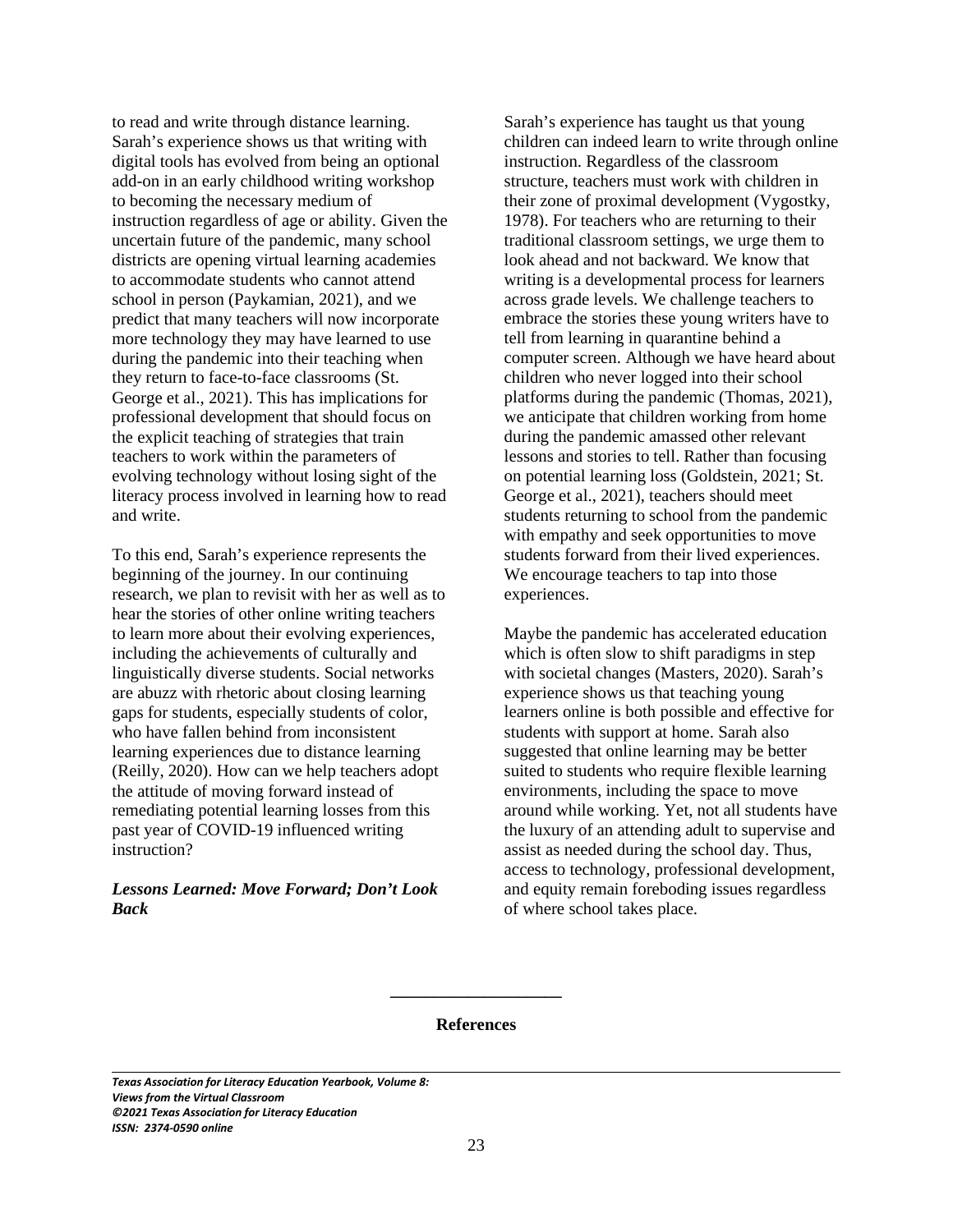Adobe. (2021). *Adobe spark.* [Mobile app]. https://www.adobe.com/express/

- Braverman, B. (2016). The digital divide: How income inequality is affecting literacy instruction, and what all educators can do to help close the gap. *Literacy Today, 33*(4), 16–20.
- Bodrova, E., & Leong, D. J. (1998). Scaffolding emergent writing in the zone of proximal development. *Literacy Teaching and Learning*, 3(2), 1-18.
- Buncee. (2020). *Buncee*. [Mobile app]. https://app.edu.buncee.com/
- Calkins, L. (2008). *The art of teaching writing*. Heinemann.
- Class Dojo. (2011). *Class dojo*. [Mobile app]. https://www.classdojo.com/
- Clay, M. (1991). *Becoming literate: The construction of inner control.* Pearson.

Downey, M. (2021, March 15). Technology is not a luxury; it's now an education necessity. *The Atlanta Journal Constitution*. https://www.ajc.com/education/get-schooled-blog/technology-is-not-aluxury-its-now-an-education-necessity/VEZQOXBBZJGLDOOQ3VZUAM27WU/

Fletcher, R. & Portalupi, J. (2001). *Writing workshop: The essential guide*. Heinemann.

Giles, S. (2010). Reflective writing and the revision process. In C. Lowe & P. Zemliansky (Eds.), *Writing spaces, readings on writing (Vol. 1)*. (pp. 191-204). Parlor Press. https://wac.colostate.edu/docs/books/writingspaces1/giles--reflective-writing-and-the-revisionprocess.pdf

- Goldstein, D. (2021, April 8). Does it hurt children to measure pandemic learning loss? *The New York Times. https://www.nytimes.com/2021/04/08/us/school-testing-education-covid.html*
- Google. (2017). *Google meet*. [Mobile app]. https://meet.google.com/
- Google. (2021). *Google docs*. [Mobile app]. https://www.google.com/docs/about/
- Graves, D.H. (1983). *Writing: Teaching & children at work*. Heinemann.
- Graves, D. H. (1994). *A fresh look at writing*. Heinemann.
- Graves, D., & Hansen, J. (1983). The author's chair. *Language Arts, 60*(2), 176-183.
- Haiku Deck (2019). *Haiku Deck*. [Mobile app]. https://www.haikudeck.com/
- Hicks, T. (2009). *The digital writing workshop*. Heinemann.
- Hopscotch Technologies. (2021). *Daisy the dinosaur.* [Mobile app]. App Store. https://apps.apple.com/us/app/daisy-the-dinosaur/id490514278
- Howard, S. K., & Mozejko, A. (2015). Considering the history of digital technologies in education. In M. Henderson & G. Romero (Eds.), *Teaching and digital technologies: Big issues and critical questions* (pp. 157-168). Cambridge University Press. https://ro.uow.edu.au/cgi/viewcontent.cgi?article=2830&context=sspapers
- Hower, A. P. (2016, August 12). Using digital enhancements in writing workshops. *Literacy Now*. https://www.literacyworldwide.org/blog/literacy-now/2016/08/12/using-digital-enhancements-inwriting-workshops
- Lacina, J. (2003). Technology and the writing workshop. *Childhood Education*, *80*(2), 101–103. https://doi.org/10.1080/00094056.2004.10521269
- Lankshear, C., & Knobel, M. (2003). *New literacies: Changing knowledge and classroom learning.* Open University Press.
- Masters, G. (2020). Time for a paradigm shift in school education? *Australian Council for Educational Research*. https://doi.org/10.37517/91645.2020.1
- Meckler, L., Balingit, M., & Strauss, V. (2020, December 23). Vaccines, dollars and Biden ratchet up pressure on teachers to return to school. *The Washington Post.* https://www.washingtonpost.com/education/teachers-schools-reopeningcoronavirus/2020/12/23/eea28b64-43bc-11eb-a277-49a6d1f9dff1\_story.html
- Medical Xpress (2021, June 25). Delta variant threatens new pandemic challenge. *Science X.* https://medicalxpress.com/news/2021-06-delta-variant-threatens-pandemic.html
- Nunnery, B., Kissel, B., & Schrodt, K. (2021). Writer's workshop: Maintaining social connection in remote learning. *Childhood Education*, *97*(2). DOI: 10.1080/00094056.2021.1900767